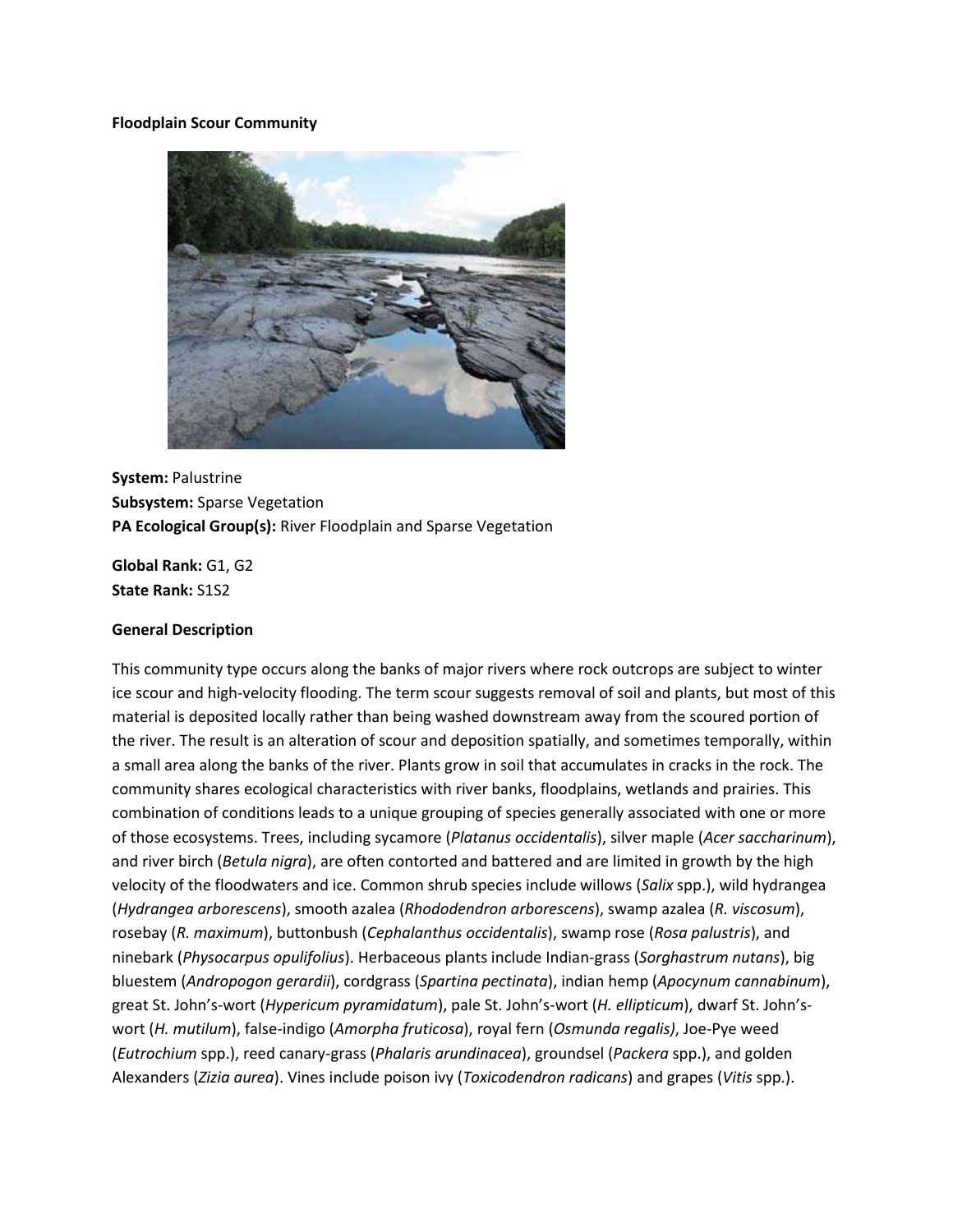Several rare species are found in this community including Barbara's-buttons (*Marshallia grandiflora*), sand grape (*Vitis rupestris*), Carolina tassel-rue (*Trautvetteria caroliniensis*), stiff-leaved aster (*Ionactis linariifolius*), umbrella-tree (*Magnolia tripetala*), cowbane (*Oxypolis rigidior*), aster-like boltonia (*Boltonia asteroides*), bushy St. John's-wort (*Hypericum densiflorum*), sand cherry (*Prunus pumila* var. *depressa*), arrow-feather (*Aristida purpurascens*), halberd-leaved rose-mallow (*Hibiscus laevis*), Chamisso's miners-lettuce (*Montia chamissoi*), and Virginia mallow (*Sida hermaphrodita*).

# **Rank Justification**

Imperiled in the jurisdiction because of rarity due to very restricted range, very few populations, steep declines, or other factors making it very vulnerable to extirpation from jurisdiction.

# **Identification**

- Sparse to dense vegetation growing amidst large expances of exposed bedrock, boulders, or cobble substrate
- Plants grow in soil that accumulates in cracks in the rock
- Various warm season grasses, ferns, and herbaceous species with scattered, often battered shrubs and trees
- Maintained by annual episodes of high intensity flooding and ice scour

# **Characteristic Species**

**Shrubs** 

- Sycamore (*[Platanus occidentalis](http://www.natureserve.org/explorer/servlet/NatureServe?searchName=Platanus+occidentalis)*)
- Silver maple (*[Acer saccharinum](http://www.natureserve.org/explorer/servlet/NatureServe?searchName=Acer+saccharinum)*)
- River birch (*[Betula nigra](http://www.natureserve.org/explorer/servlet/NatureServe?searchName=Betula+nigra)*)
- [Willows \(](http://www.natureserve.org/explorer/servlet/NatureServe?searchSciOrCommonName=salix)*Salix* spp.)
- Wild hydrangea (*[Hydrangea arborescens](http://www.natureserve.org/explorer/servlet/NatureServe?searchName=Hydrangea+arborescens)*)
- Smooth azalea (*[Rhododendron arborescens](http://www.natureserve.org/explorer/servlet/NatureServe?searchName=Rhododendron+arborescens)*)
- Rosebay (*[Rhododendron maximum](http://www.natureserve.org/explorer/servlet/NatureServe?searchName=Rhododendron+maximum)*)
- Swamp azalea (*[Rhododendron viscosum](http://www.natureserve.org/explorer/servlet/NatureServe?searchName=Rhododendron+viscosum)*)
- Ninebark (*[Physocarpus opulifolius](http://www.natureserve.org/explorer/servlet/NatureServe?searchName=Physocarpus+opulifolius)*)
- Buttonbush (*[Cephalanthus occidentalis](http://www.natureserve.org/explorer/servlet/NatureServe?searchName=Cephalanthus+occidentalis)*)
- Swamp rose (*[Rosa palustris](http://www.natureserve.org/explorer/servlet/NatureServe?searchName=Rosa+palustris)*)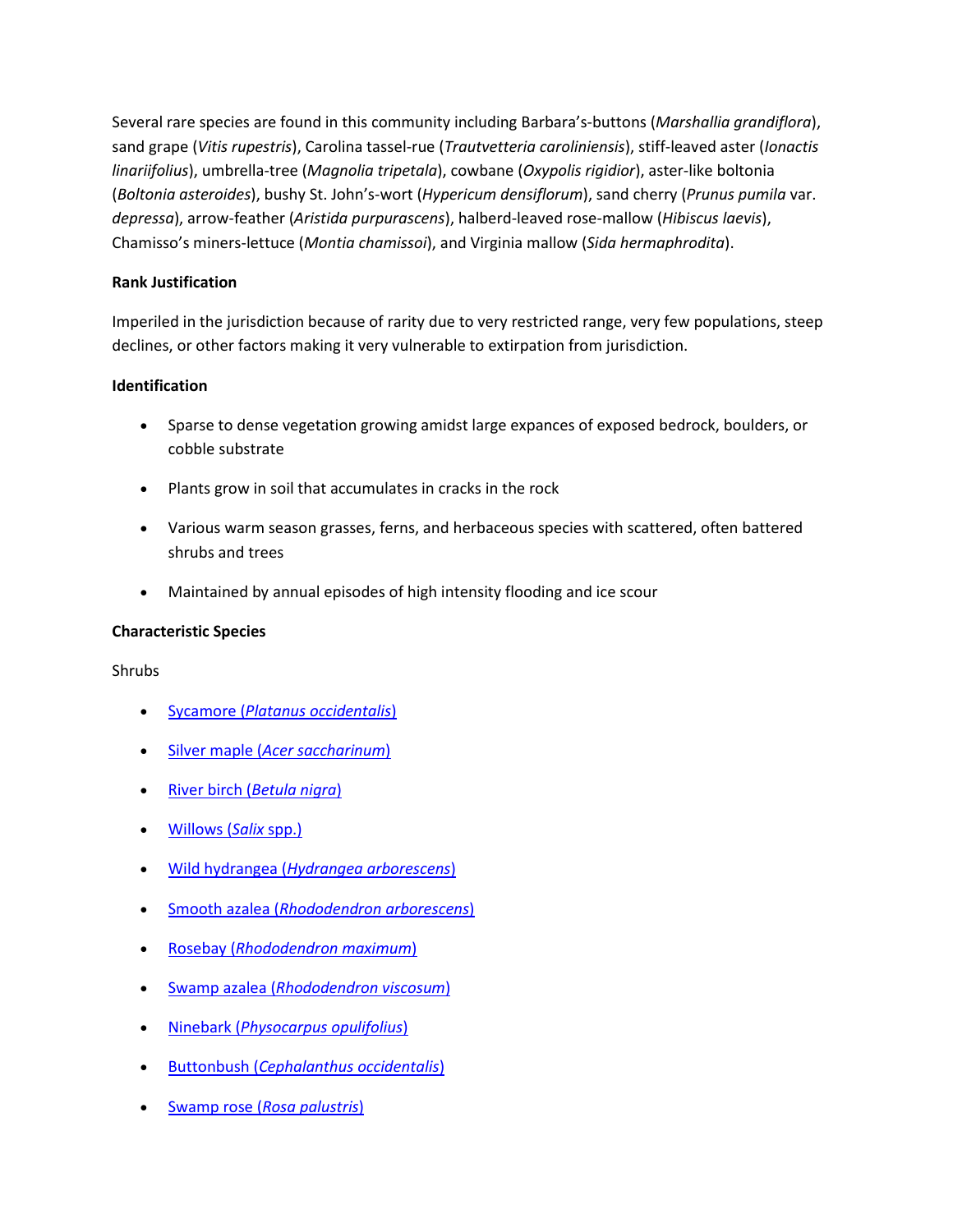#### Herbs

- Indian-grass (*[Sorghastrum nutans](http://www.natureserve.org/explorer/servlet/NatureServe?searchName=Sorghastrum+nutans)*)
- Big bluestem (*[Andropogon gerardii](http://www.natureserve.org/explorer/servlet/NatureServe?searchName=Andropogon+gerardii)*)
- [Freshwater cordgrass \(](http://www.natureserve.org/explorer/servlet/NatureServe?searchName=Spartina+pectinata)*Spartina pectinata*)
- Indian hemp (*[Apocynum cannabinum](http://www.natureserve.org/explorer/servlet/NatureServe?searchName=Apocynum+cannabinum)*)
- Great St. John's-wort (*[Hypericum pyramidatum](http://www.natureserve.org/explorer/servlet/NatureServe?searchName=Hypericum+pyramidatum)*)
- Pale St. John's-wort (*[Hypericum ellipticum](http://www.natureserve.org/explorer/servlet/NatureServe?searchName=Hypericum+ellipticum)*)
- [Dwarf St. John's-wort \(](http://www.natureserve.org/explorer/servlet/NatureServe?searchName=Hypericum+mutilum)*Hypericum mutilum*)
- False-indigo (*[Amorpha fruticosa](http://www.natureserve.org/explorer/servlet/NatureServe?searchName=Amorpha+fruticosa)*)
- Royal fern (*[Osmunda regalis](http://www.natureserve.org/explorer/servlet/NatureServe?searchName=Osmunda+regalis)*)
- Sensitive fern (*[Onoclea sensibilis](http://www.natureserve.org/explorer/servlet/NatureServe?searchName=Onoclea+sensibilis)*)
- [Joe-pye-weed \(](http://www.natureserve.org/explorer/servlet/NatureServe?searchSciOrCommonName=eutrochium)*Eutrochium* spp.)
- Reed canary-grass (*[Phalaris arundinacea](http://www.natureserve.org/explorer/servlet/NatureServe?searchName=Phalaris+arundinacea)*)
- [Groundsel \(](http://www.natureserve.org/explorer/servlet/NatureServe?searchSciOrCommonName=packera)*Packera* spp.)
- [Golden-alexander \(](http://www.natureserve.org/explorer/servlet/NatureServe?searchName=Zizia+aurea)*Zizia aurea*)
- Barbara's-buttons (*[Marshallia grandiflora](http://www.natureserve.org/explorer/servlet/NatureServe?searchName=Marshallia+grandiflora)*)
- [Aster-like boltonia \(](http://www.natureserve.org/explorer/servlet/NatureServe?searchName=Boltonia+asteroides)*Boltonia asteroides*)
- Carolina tassel-rue (*[Trautvetteria caroliniensis](http://www.natureserve.org/explorer/servlet/NatureServe?searchName=Trautvetteria+caroliniensis)*)
- Bushy St. John's-wort (*[Hypericum densiflorum](http://www.natureserve.org/explorer/servlet/NatureServe?searchName=Hypericum+densiflorum)*)
- Sand cherry (*[Prunus pumila](http://www.natureserve.org/explorer/servlet/NatureServe?searchName=Prunus+pumila+var.+depressa)* var. *depressa*)
- Arrow-feather (*[Aristida purpurascens](http://www.natureserve.org/explorer/servlet/NatureServe?searchName=Aristida+purpurascens)*)
- [Halberd-leaved rose-mallow \(](http://www.natureserve.org/explorer/servlet/NatureServe?searchName=Hibiscus+laevis)*Hibiscus laevis*)
- [Chamisso's miner's-lettuce \(](http://www.natureserve.org/explorer/servlet/NatureServe?searchName=Montia+chamissoi)*Montia chamissoi*)
- Virginia mallow (*[Sida hermaphrodita](http://www.natureserve.org/explorer/servlet/NatureServe?searchName=Sida+hermaphrodita)*)

Vines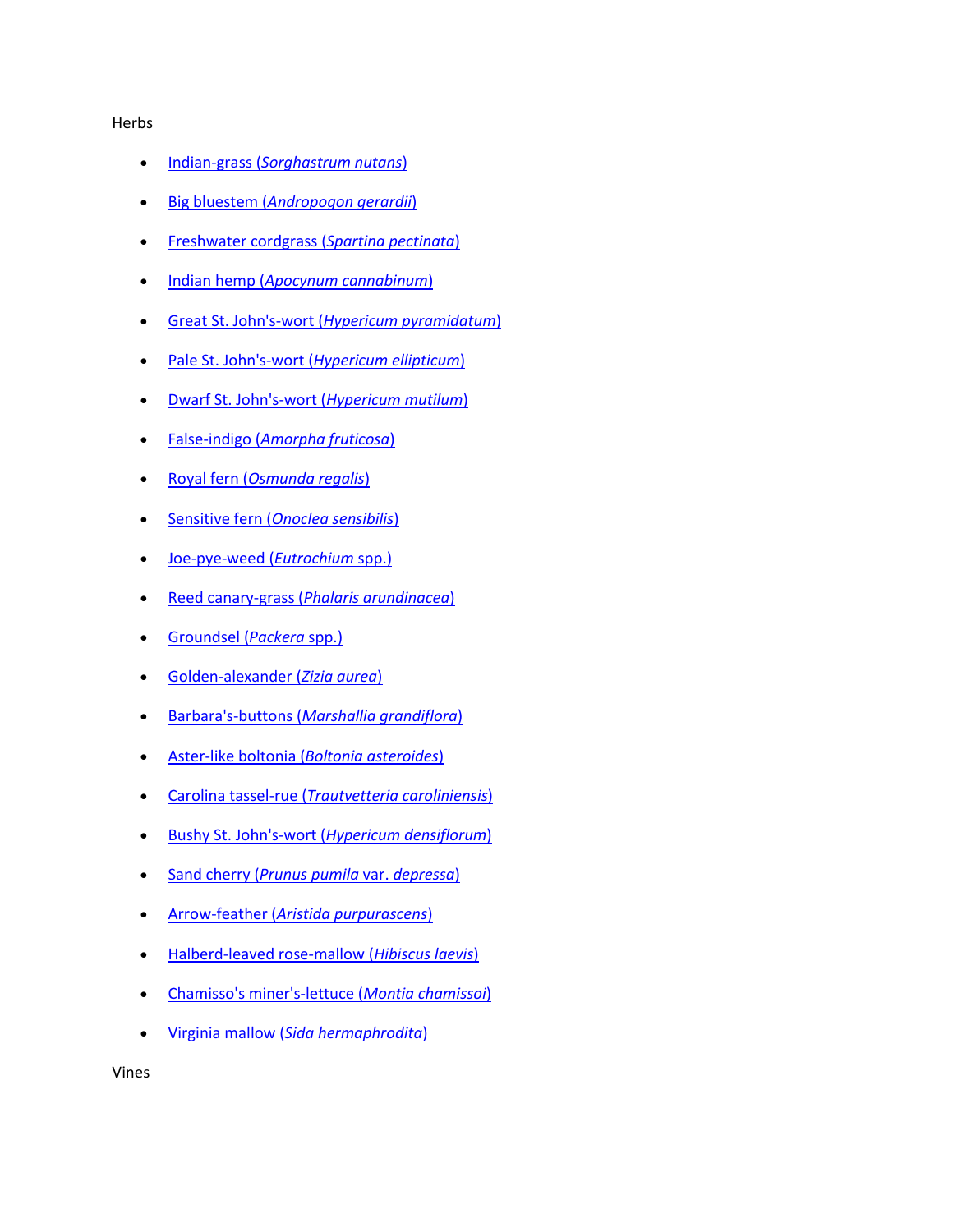- Virginia-creeper (*[Parthenocissus quinquefolia](http://www.natureserve.org/explorer/servlet/NatureServe?searchName=Parthenocissus+quinquefolia)*)
- Poison-ivy (*[Toxicodendron radicans](http://www.natureserve.org/explorer/servlet/NatureServe?searchName=Toxicodendron+radicans)*)
- Fox grape (*[Vitis labrusca](http://www.natureserve.org/explorer/servlet/NatureServe?searchName=Vitis+labrusca)*)
- [Riverbank grape \(](http://www.natureserve.org/explorer/servlet/NatureServe?searchName=Vitis+riparia)*Vitis riparia*)
- Sand grape (*[Vitis rupestris](http://www.natureserve.org/explorer/servlet/NatureServe?searchName=Vitis+rupestris)*)

# **International Vegetation Classification Associations:**

[Northern Riverside Rock Outcrop](http://www.natureserve.org/explorer/servlet/NatureServe?searchCommunityUid=ELEMENT_GLOBAL.2.690014) (CEGL006284) [Barbara's-buttons Riverscour Prairie](http://www.natureserve.org/explorer/servlet/NatureServe?searchCommunityUid=ELEMENT_GLOBAL.2.800164) (CEGL006598)

### **NatureServe Ecological Systems:**

[Central Appalachian River Floodplain \(](http://www.natureserve.org/explorer/servlet/NatureServe?searchSystemUid=ELEMENT_GLOBAL.2.723001)CES202.608)

### **Origin of Concept**

Zimmmerman 2008, PNHP 2010. Natural Resources Inventory and Management Recommendations for Ohiopyle State Park.Report to Bureau of State Parks Pennsylvania Department of Conservation and Natural Resources. Pittsburgh, PA

#### **Pennsylvania Community Code**

HD : Riverside Ice Scour Community

# **Similar Ecological Communities**

Big Bluestem – Indian-grass Floodplain Grassland and Willow – Indian-grass Floodplain Shrub Wetland share many species and a prairie-like appearance with the Floodplain Scour Community. Both may be dominated by tall, warm season grasses and species common to tall grass prairies of the upper Midwest. However the Floodplain Scour Community is distinguished from the grassland type by the site hydrology and substrate. Floodplain Scour Community patches are typically smaller than the Big Bluestem – Indiangrass Floodplain Grassland and Willow – Indian-grass Floodplain Shrub Wetland and are primarily found in association with outcrops of bedrock or large boulders and are subject to winter ice scour and catastrophic, annual flooding. The Floodplain Scour Community patches are generally less-vegetated than the Big Bluestem – Indian-grass Floodplain Grassland, as plants grow in the soil that accumulates between large boulders and cracks in the bedrock. The Periodically Exposed Shoreline Community community patches are more widespread and contain a wider variety of plant species, often non-native plants, and generally lack the warm season grasses, royal fern, and shrub species. The substrate underlying the Periodically Exposed Shoreline Community community is variable, most often alluvial deposits, including sand, silt, and gravel and rarely is composed of consolidated boulders or bedrock, which characterizes the substrate of most Floodplain Scour Community patches.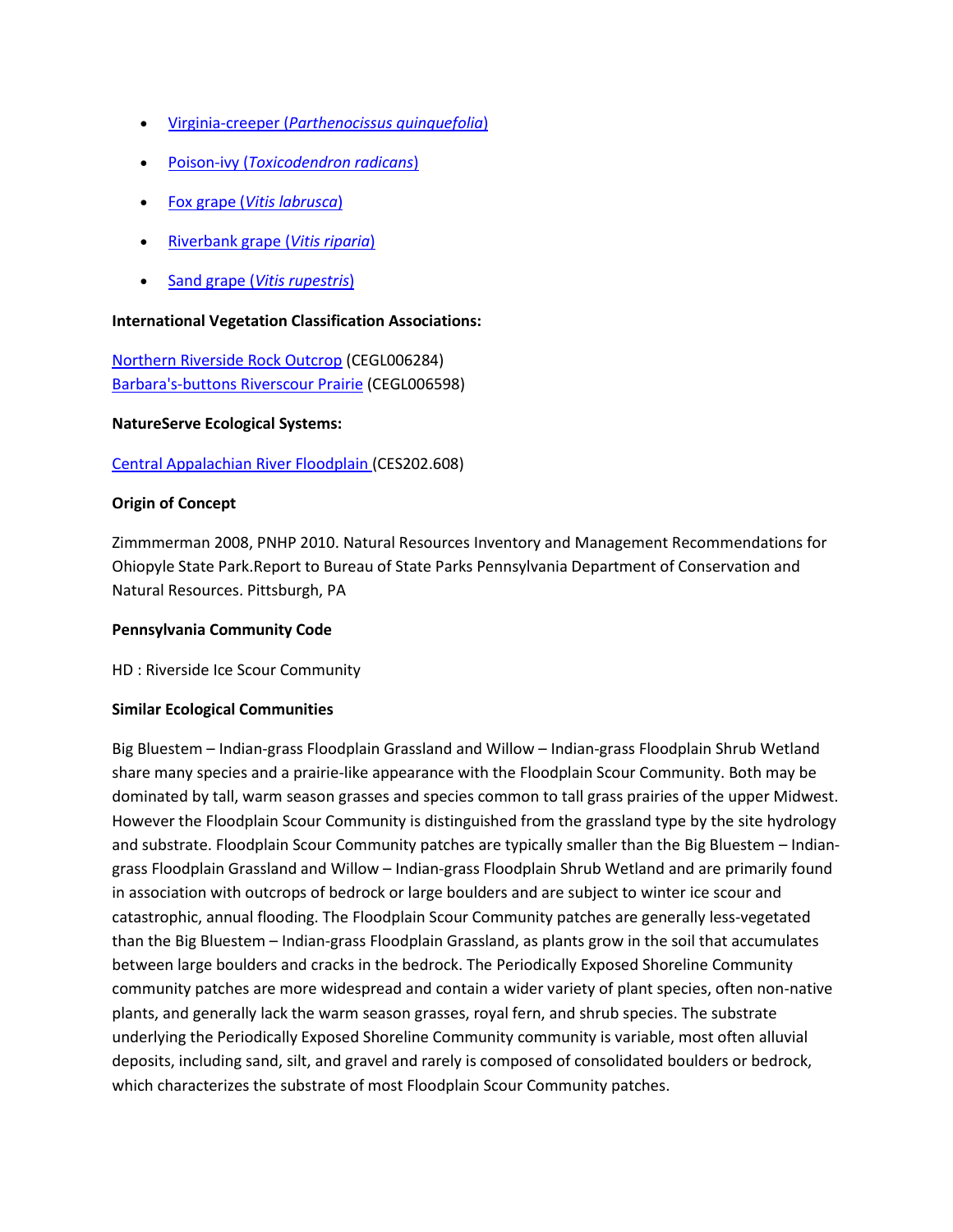# **Fike Crosswalk**

Riverside Ice Scour Communitiy

### **Conservation Value**

The scour community is an important part of the river floodplain ecosystem and is rare in the state, occurring only along free flowing portions of larger rivers. Several rare species are found in this community in different parts of the state including Barbara's-buttons (*Marshallia grandiflora*), sand grape (*Vitis rupestris*), Carolina tassel-rue (*Trautvetteria caroliniensis*), stiff-leaved aster (*Ionactis linariifolius*), umbrella-tree (*Magnolia tripetala*), cowbane (*Oxypolis rigidior*), aster-like boltonia (*Boltonia asteroides*), bushy St. John's-wort (*Hypericum densiflorum*), sand cherry (*Prunus pumila* var. *depressa*), arrow-feather (*Aristida purpurascens*), halberd-leaved rose-mallow (*Hibiscus laevis*), Chamisso's miners-lettuce (*Montia chamissoi*), and Virginia mallow (*Sida hermaphrodita*).

This type shares ecological characteristics with river banks, floodplains, wetlands, and prairies. The combination of conditions leads to a unique grouping of species generally associated with one or more of those ecosystems. Several rare dragonflies and damselflies use the open habitat for basking and hunting. Northern water snakes (*Nerodia sipedon*) and copperhead snakes (*Agkistrodon contortrix*) use this community for basking areas. Birds that use the Floodplain Scour Community are common yellowthroats (*Geothlypis trichas*), song sparrows (*Melospiza melodia*), rufous-sided towhees (*Pipilo erythrophthalmus*), and spotted sandpipers (*Actitis macularia*).

# **Threats**

Alteration to the frequency and duration of flood events and development of the river floodplains are the two greatest threats to this community statewide and can lead to habitat destruction and/or shifts in community function and dynamics. Non-native invasive plants may be equally devastating as native floodplain plants are displaced. Development of adjacent land can lead to an accumulation of agricultural run-off, sedimentation, and pollution.

In addition, reed canary-grass (*Phalaris arundinacea*), Japanese knotweed (*Fallopia japonica*), giant knotweed (*F. sachalinensis*), and purple loosestrife (*Lythrum salicaria*) may invade sites supporting the Floodplain Scour Community; vulnerable sites tend to be those with deeper sand deposits. Construction of flood-control and navigational dams has resulted in drastic changes to the timing and duration of flood events. These dams have, in some cases, slowed the river flow resulting in deposition of finer sediments favored by the invasive plants.

# **Management**

Direct impacts to the floodplain ecosystems (e.g., road construction, development, filling of wetlands) have greatly altered plant community composition, structure, and function of floodplain communities region-wide. Further impacts that alter riparian function of the remaining areas should therefore be avoided. Protection of the river scour plants, often growing in cracks, depressions, and behind rocks, where sand and sediment accumulates is important for sustaining the species that make up this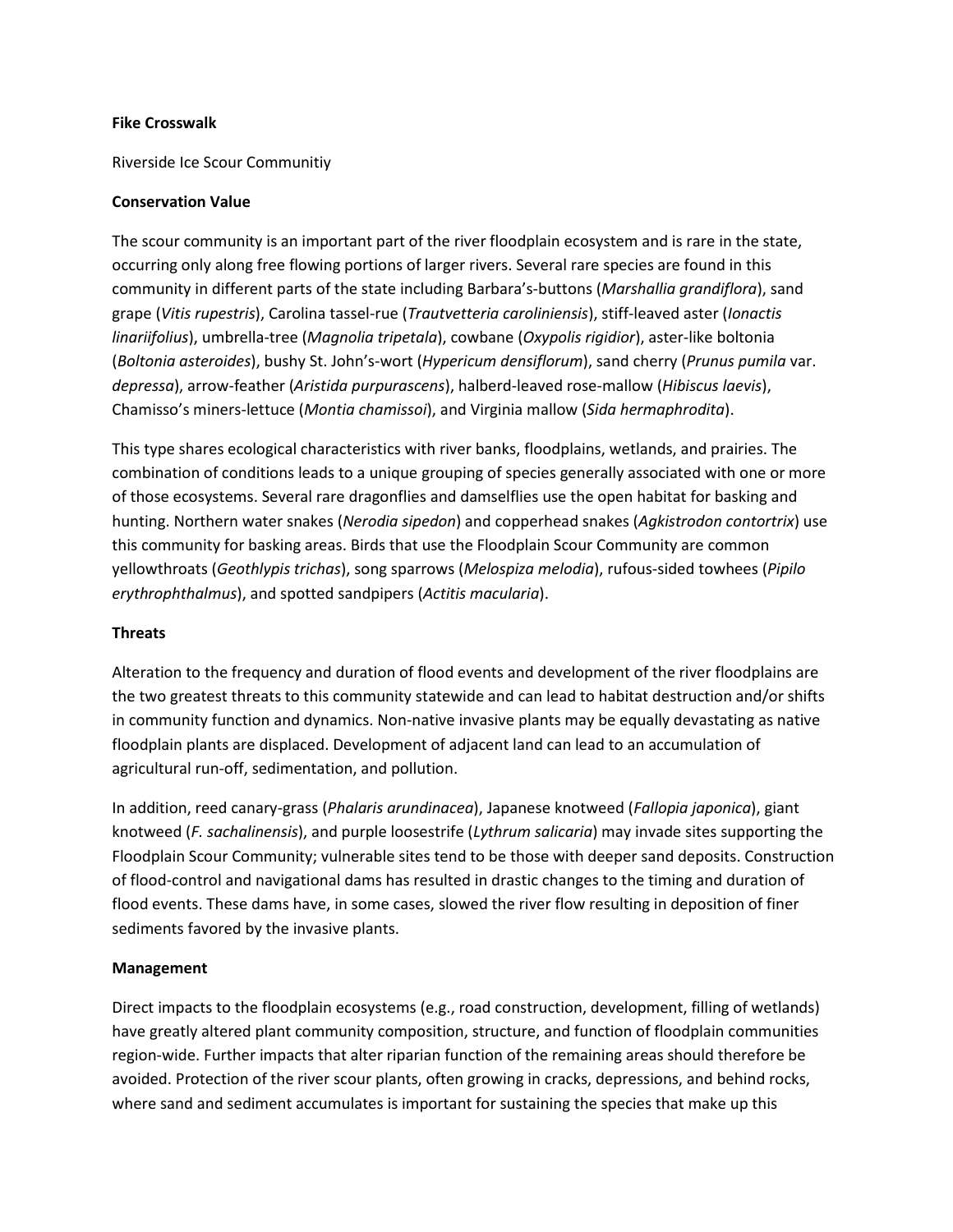community. Concentrating recreational activity to designated areas (i.e., well marked trails and fishing areas) can greatly reduce impact to sensitive plant species. Maintenance of natural buffers surrounding high quality examples of River Scour is recommended in order to minimize nutrient runoff, pollution, and sedimentation. Care should also be taken to control and prevent the spread of invasive species into high quality sites.

As River Scour communities are dependent on periodic disturbance, natural flooding frequency and duration should be maintained and construction of new dams, levees, or other in-stream modifications should be avoided. Numerous land use planning recommendations have been proposed to reduce the negative impacts of changing land use on riparian systems. These include protecting riparian buffer habitat, retaining natural areas in developed landscapes, compensating for lost habitat, excluding livestock grazing from riparian areas, providing corridors between riparian and upland habitats, avoiding constructing roads and utility lines through riparian habitat areas, and restoring degraded riparian habitat. Providing the river system some scope to maintain itself may be more cost-effective in the long run than attempts at controlling natural functions through human intervention.

# **Research Needs**

Variations may occur at ecoregional levels. There is a need to assess and quantify soils, site hydrology, disturbance frequency, and other factors to further assess differences between scour habitats on the Ohio, Delaware, and Susquehanna river basins. There is need to monitor high quality examples of this community type.

# **Trends**

Floodplain Scour Community patches are most likely declining due to destruction of plant populations or alteration of ecosystem processes needed to maintain populations. Construction of dam impoundments and conversion of these once expansive areas for human uses greatly impacted the plant composition of this type as alteration of the natural flooding regime (duration and frequency) is the most critical piece maintaining the quality and persistence of this type. High quality examples are most likely declining with exotic species invasion, human impacts (trampling), and alteration to natural disturbance regimes.

# **Range Map**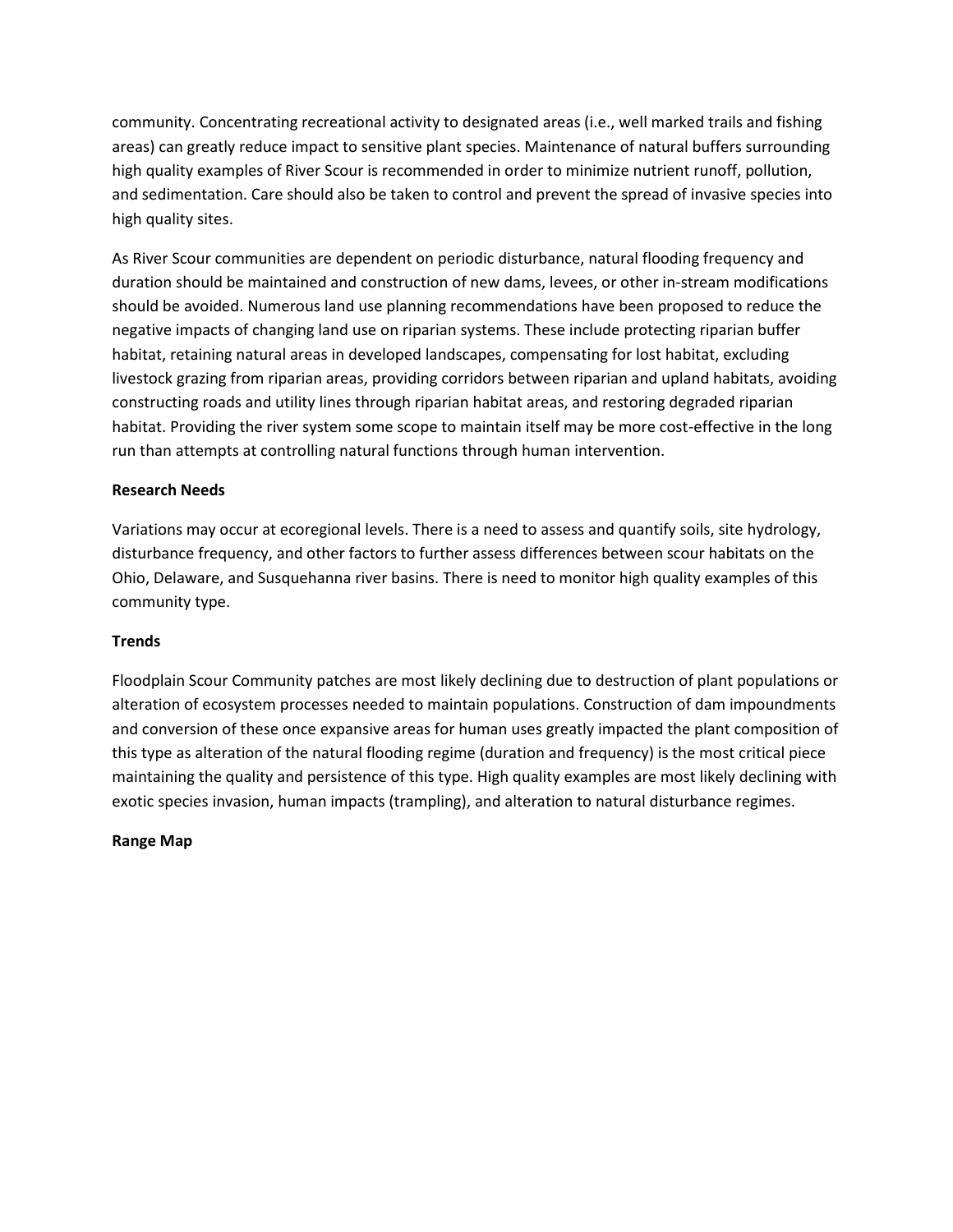

### **Pennsylvania Range**

Statewide

# **Global Distribution**

Connecticut, Maine, Massachusetts, New Hampshire, New Jersey, New York, Pennsylvania, and Vermont

#### **References**

Baker, M.E., and B.V. Barnes. 1998. Landscape ecosystem diversity of river floodplains in northwestern Lower Michigan, U.S.A. Canadian Journal of Forestry Research 28: 1405-1418.

Cowardin, L.M., V. Carter, F.C. Golet, and E.T. La Roe. 1979. Classification of wetlands and deepwater habitats of the United States. U.S. Fish and Wildlife Service. Washington, D.C. 131 pp.

Edinger, Gregory J., D.J. Evans, Shane Gebauer, Timothy G. Howard, David M. Hunt, and Adele M. Olivero. 2002. Ecological Communities of New York State. Second Edition. A revised and expanded edition of Carol Reschke's Ecological Communities of New York State. New York Natural Heritage Program, New York State Department of Environmental Conservation. Albany, NY. 136 pp.

Fike, J. 1999. Terrestrial and palustrine plant communities of Pennsylvania. Pennsylvania Natural Diversity Inventory. Harrisburg, PA. 86 pp.

Gregory, S.V., F.J. Swanson, W.A. McKee, and K.W. Cummins. 1991. An ecosystem perspective of riparian zones. Bioscience 41: 540-551.